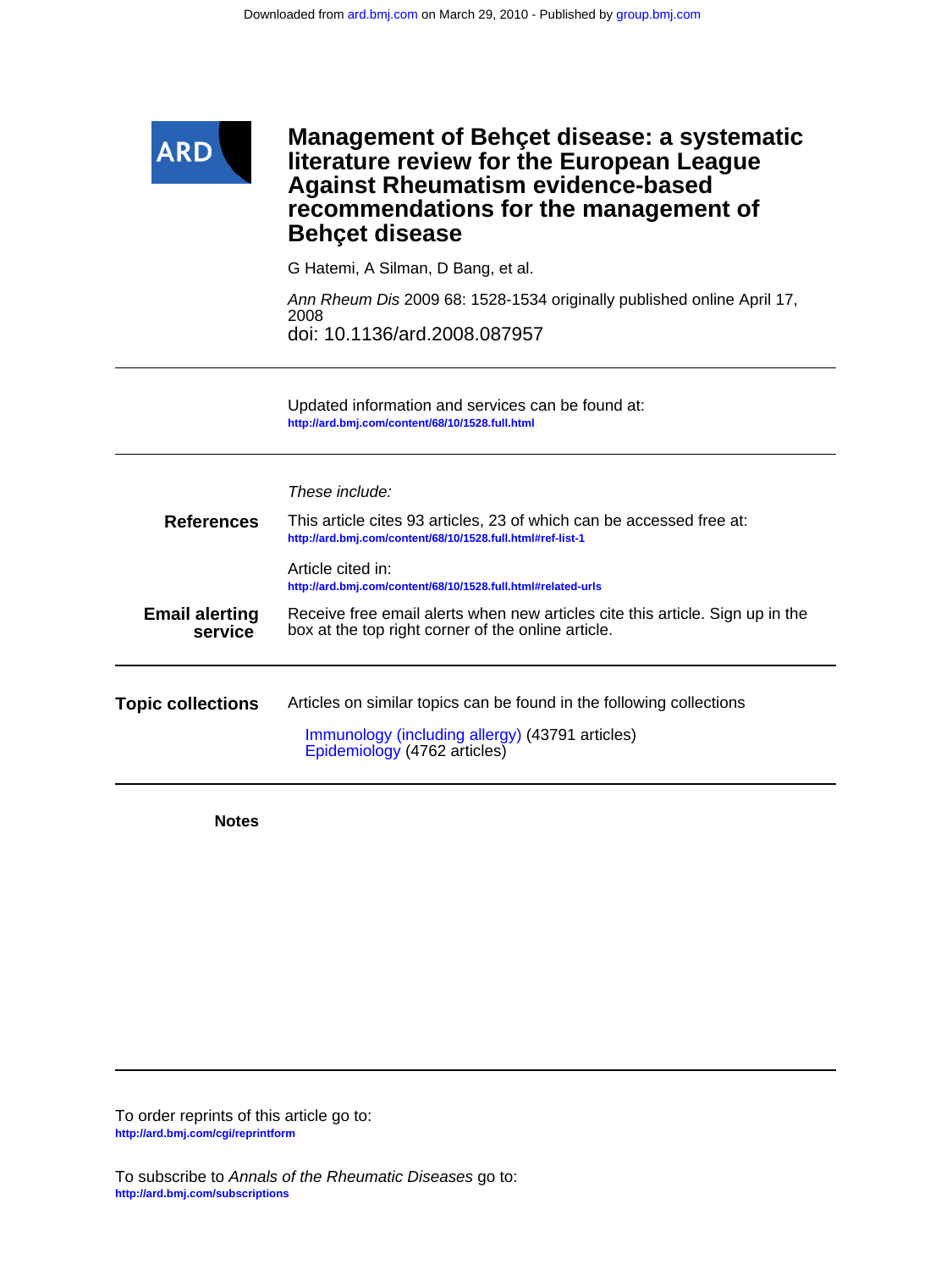<sup>1</sup> Department of Internal

# Management of Behçet disease: a systematic literature review for the European League Against Rheumatism evidence-based recommendations for the management of Behçet disease

G Hatemi,<sup>1</sup> A Silman,<sup>2</sup> D Bang,<sup>3</sup> B Bodaghi,<sup>4</sup> A M Chamberlain,<sup>5</sup> A Gul,<sup>6</sup> M H Houman,<sup>7</sup> I Kötter,<sup>8</sup> I Olivieri,<sup>9</sup> C Salvarani,<sup>10</sup> P P Sfikakis,<sup>11</sup> A Siva,<sup>12</sup> M R Stanford,<sup>13</sup> N Stübiger,<sup>14</sup> S Yurdakul,<sup>1</sup> H Yazici<sup>1</sup>

# ABSTRACT

**Objectives:** To present and analyse the literature sources regarding the management of Behçet disease (BD) identified during the systematic literature research, which formed the basis for the European League Against Rheumatism (EULAR) evidence-based recommendations for the management of BD.

Methods: Problem areas and related keywords regarding the management of BD were determined by the multidisciplinary expert committee commissioned by EULAR for developing the recommendations. A systematic literature research was performed using MedLine and Cochrane Library resources through to December 2006. Meta-analyses, systematic reviews, randomised controlled trials (RCTs), open studies, observational studies, case control studies and case series' involving  $\geq 5$ patients were included. For each intervention the effect size and number needed to treat were calculated for efficacy. Odds ratios and numbers needed to harm were calculated for safety issues of different treatment modalities where possible.

Results: The literature research yielded 137 articles that met the inclusion criteria; 20 of these were RCTs. There was good evidence supporting the use of azathioprine and ciclosporin A in eye involvement and interferon (IFN) $\alpha$  in mucocutaneous involvement. There were no RCTs with IFN $\alpha$  or tumour necrosis factor (TNF) $\alpha$  antagonists in eve involvement. Similarly controlled data for the management of vascular, gastrointestinal and neurological involvement is lacking.

**Conclusion:** Properly designed, controlled studies (new and confirmatory) are still needed to guide us in managing BD.

The treatment of Behcet disease (BD) aims to suppress inflammation, and involves the use of immunosuppressives for treatment of serious organ-related issues such as ocular, vascular and neurological involvement. By contrast, the aim in the management of self-limiting manifestations such as skin mucosa and joint involvement is usually suppression of symptoms. The management of BD should be tailored according to the involved systems as well as age and sex, since BD follows a more severe course among young men.

The European League Against Rheumatism (EULAR) commissioned a task force to prepare recommendations for the management of BD. This exercise involved evidence-based and expert opinion-based approaches. The current review reports the results of the systematic literature research that formed the basis for these recommendations.<sup>1</sup>

# **METHODS**

The systematic literature research was performed using the MedLine and Cochrane Library databases, between 1966 and December 2006. Due to the multisystemic nature of BD requiring different management approaches for each type of involvement, two search strategies were followed: (1) all pharmacological and surgical interventions determined by the committee were used with ''Behcet'' as index term and the index terms were exploded and (2) different types of involvement and lesions that were determined were searched with ''Behcet'' AND ''treatment'', with specific organ involvement as index terms exploded. The references of the selected articles were also manually searched for any relevant articles that were missed.

### Inclusion/exclusion criteria

Articles in English, German, French, Turkish and Japanese were included. Meta-analyses, systematic reviews, randomised controlled trials (RCTs), open studies, observational studies, case control studies and case series' involving  $\geq 5$  patients were included. Articles which were duplicates, narrative reviews, editorials and case reports were excluded, as were studies involving other diseases (such as other causes of uveitis) that did not report the results for patients with BD separately.

The best available evidence was used for evaluating the efficacy of an intervention. The categories of evidence were determined according to the traditional hierarchy (table 1). In contrast to what was evaluated for efficacy, evaluation of safety was not limited to the best available evidence but included RCTs as well as open, observational and retrospective studies. Only studies on pharmacological treatment are reported in this paper.

# Statistical analysis

Because of a paucity of RCTs and different outcome parameters used, it was not possible to pool the results in a meta-analysis. The outcome parameter that was evaluated in each study was given separately. The effect size (ES) and 95%

Medicine, Division of Rheumatology, Cerrahpasa Medical School, Istanbul University, Istanbul, Turkey; <sup>2</sup> Epidemiology Unit, Manchester University, Manchester, UK; <sup>3</sup> Department of Dermatology, Yonsei University, Seoul, South Korea; <sup>4</sup> Department of Ophthalmology, University of Pierre et Marie Curie, Paris, France; <sup>5</sup> Rehabilitation Unit, University of Leeds, Leeds, UK; <sup>6</sup> Department of Internal Medicine, Division of Rheumatology, Istanbul Medical School, Istanbul University, Istanbul, Turkey; <sup>7</sup> Department of Internal Medicine, University Hospital of la Rabta, Tunis, Tunisia; <sup>8</sup> Department of Rheumatology, University<br>Hospital, Tübingen, Germany; <sup>9</sup> Department of Rheumatology, San Carlo Hospital, Potenza, Italy; <sup>10</sup> Department of Rheumatology, Arcispedale S Maria Nuova, Reggio Emilia, Italy; <sup>11</sup> Department of Rheumatology, Athens University, Athens, Greece; <sup>12</sup> Department of Neurology, Istanbul University, Istanbul, Turkey; <sup>13</sup> Department of Academic Ophthalmology, King's College London, UK; <sup>14</sup> Department of Ophthalmology, University Hospital, Tübingen, Germany

Correspondence to: H Yazici, Cerrahpasa Tip Fakultesi, Ic Hastaliklari ABD, 34300 Aksaray, Istanbul, Turkey; hyazici@attglobal.net

Accepted 7 April 2008 Published Online First 17 April 2008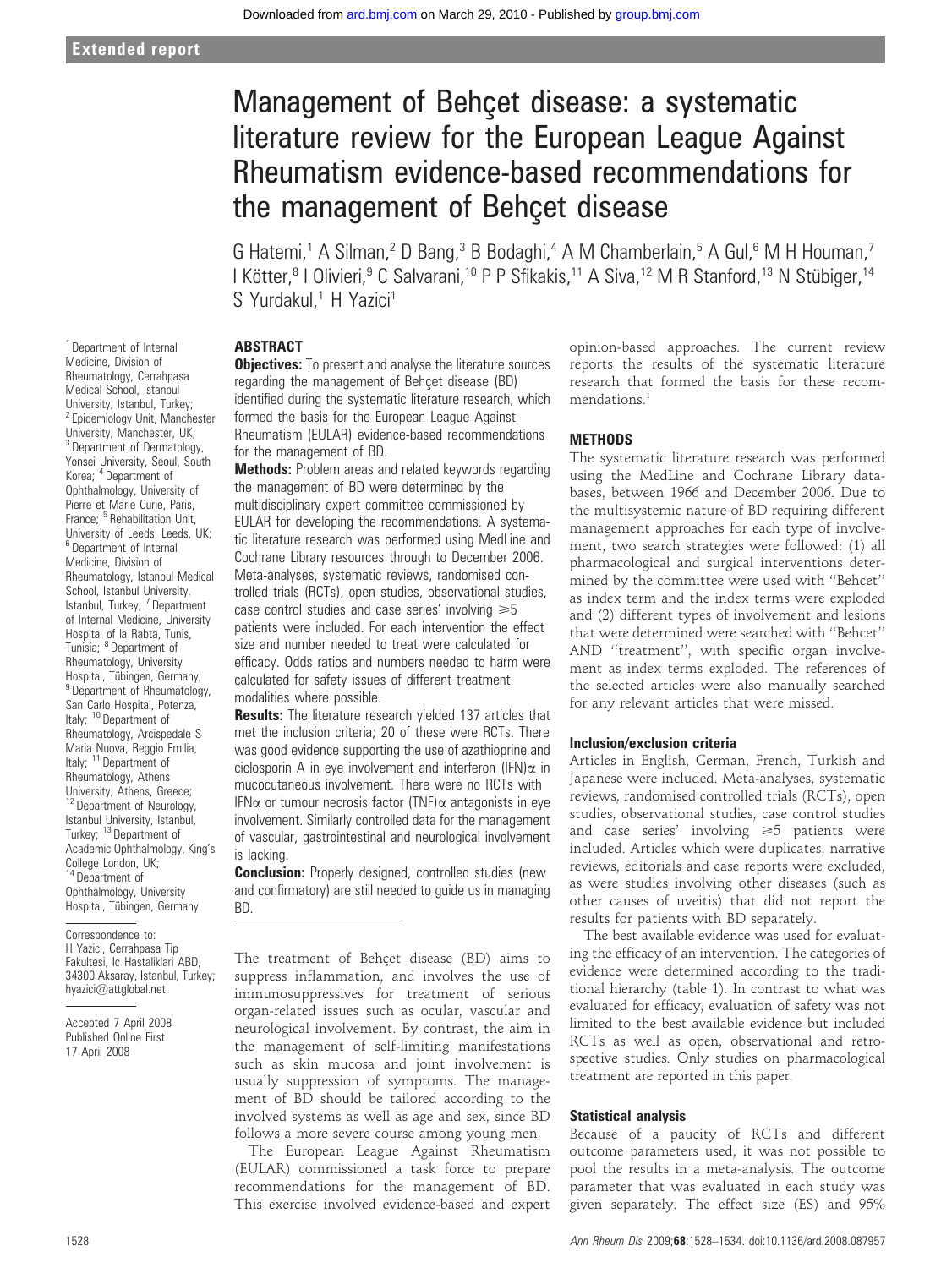| Table 1 | Categories of evidence |  |  |
|---------|------------------------|--|--|
|---------|------------------------|--|--|

| <b>Category</b> | <b>Evidence</b>                                                                                    |  |  |  |  |  |
|-----------------|----------------------------------------------------------------------------------------------------|--|--|--|--|--|
| la              | Meta-analysis of randomised controlled trials                                                      |  |  |  |  |  |
| Ib              | Randomised controlled trial                                                                        |  |  |  |  |  |
| lla             | Controlled study without randomisation                                                             |  |  |  |  |  |
| Ilb             | Quasiexperimental study                                                                            |  |  |  |  |  |
| Ш               | Non-experimental descriptive studies, such as comparative, correlation<br>and case-control studies |  |  |  |  |  |
| IV              | Expert committee reports, or opinion or clinical experience of respected<br>authorities, or both   |  |  |  |  |  |

confidence intervals (95% CI) were calculated for continuous parameters and the number needed to treat (NNT) was calculated for dichotomous parameters. Effect size for a particular parameter was calculated as (mean at the end-mean at entry)/SD of the mean at entry. It is considered ''small'' when  $<$  0.2 and "large" when it is  $>$  0.8. NNT is defined as the number of patients who must be treated in order to obtain benefit in one patient and is calculated as the reciprocal of the difference in the probabilities of an effect in treatment and control groups (1/(proportion of improvement in active treatment group-proportion of improvement in control group)).<sup>2</sup> Safety was evaluated using number needed to harm (NNH) for randomised controlled studies and odds ratios (ORs) for case control studies. NNH is defined as the number of patients who receive the active treatment that will lead to one additional patient being harmed compared with those receiving placebo and is calculated as 1/(proportion of event in active treatment group-proportion of event in placebo group). The number of patients who were withdrawn due to each specific adverse event was used when calculating NNH.

### RESULTS

The literature search yielded 2402 citations, and 137 articles met the inclusion criteria. Of those 137, 20 were RCTs (table 2). The results are reported by therapeutic agent, different from the recommendations that were structured by organ or system involvement because most trials have multiple outcomes involving more than one system.

#### **Azathioprine**

There was only 1 RCT with azathioprine in 73 patients with and without eye involvement<sup>3</sup> (table 2). It showed that azathioprine decreased hypopyon uveitis attacks  $(NNT = 4;$ 95% CI 2.1 to 16.3) and preserved visual acuity ( $p = 0.025$ ) when compared to placebo. Azathioprine also decreased the development of new eye disease among patients with BD without eye involvement (NNT = 2;  $95\%$  CI 1.2 to 4.4). Further, 7 years after the original study Hamuryudan et al showed that long term there was less blindness in the original azathioprine group (NNT = 4;  $95\%$  CI 1.9 to 43.9) and less development of new eye disease (NNT = 3; 95% CI 1.3 to 3.3).<sup>4</sup>

Azathioprine also decreased the development of new genital ulcers (NNT = 4; 95% CI 2.3 to 13.3), arthritis (NNT = 6; 95% CI 3.3 to 35.7) and thrombophlebitis (NNT = 8;  $95\%$  CI 2.1 to 30.3). Long term,<sup>4</sup> vascular and neurological involvement was less among patients who had been treated with azathioprine  $(NNT = 4; 95\% CI 1.8 to 23.4).$ 

Uncontrolled data suggest similar beneficial effects of azathioprine in gastrointestinal involvement<sup>5</sup> and in the longterm treatment of vascular involvement.

There were no withdrawals due to toxicity during the RCT with azathioprine. It was observed in an open study that concomitant use of azathioprine with interferon  $\alpha$  (IFN $\alpha$ ) could cause leukopoenia.<sup>6</sup>

#### Ciclosporin A

A single blind RCT compared 5 mg/kg/day of ciclosporin A with monthly pulses of cyclophosphamide.<sup>7</sup> Ciclosporin A produced a rapid and significant improvement in visual acuity when compared to cyclophosphamide during the first 6 months  $(ES = 1.06, (95\% \text{ CI } 0.15 \text{ to } 1.89)$ . This effect did not continue after 6 months. A second RCT compared ciclosporin A 5– 10 mg/day with so-called ''conventional treatment''.8 There was a marked improvement in ocular attacks  $(NNT = 4)$  over a period of 3 years. The third RCT compared ciclosporin A 10 mg/kg/day with colchicine 1 mg/day and showed that ciclosporin A provided significant improvement in the frequency and severity of ocular attacks.<sup>9</sup> One drawback of this study was that the dose of ciclosporin A used was very high.

An open trial with ciclosporin A in seven patients with venous thrombosis reported complete remission of thrombophlebitis within 2 months without residual venous insufficiency and no recurrences as long as treatment was continued.10

In the only RCT reporting adverse events in detail,<sup>8</sup> the NNH of ciclosporin A 10 mg/kg/day, was 45 for renal dysfunction. Among the 15 open studies with ciclosporin A in eye disease, all supporting its efficacy, 13 also provided data on safety (table 3).11–25 Ciclosporin dose was between 2–10 mg/kg/day and the mean (SD) duration of treatment was 19.1 (16.2) months in these studies.

Three case-controlled studies have addressed neurotoxicity of ciclosporin A.26–28 The odds ratio for developing serious neurological involvement was 9.9 (95% CI 3.9 to 25.2) (12/47 patients receiving ciclosporin A vs 9/270 receiving other drugs or no medication);<sup>26</sup> >79 (95% CI 7.9 to 620) (6/21 episodes under ciclosporin A vs  $0/175$  under other drugs);<sup>27</sup> and 6.8 (95% CI 0.8 to 60) (6/40 patients under ciclosporin A vs 0/60 under other drugs) $^{28}$  in these studies.

#### $IFN\alpha$

There was one RCT with IFN $\alpha^{29}$  (table 2). It showed significant improvement in the duration and pain of oral ulcers and the frequency of genital ulcers and papulopustular lesions. Complete remission was achieved in 2 of 23 patients receiving IFN $\alpha$  and in none of 21 patients receiving placebo (NNT = 12).

None of the patients were withdrawn from this study due to toxicity (table 4). Flu-like symptoms were observed in 78% of patients. A total of 14 open studies, involving 257 patients, provided information on toxicity<sup>5 30-42</sup> (table 4).

# Tumour necrosis factor  $\alpha$  (TNF $\alpha$ ) antagonists

#### Infliximab

A position paper, based on open and retrospective experience, emphasised that infliximab may be a rapidly acting agent in patients with relapsing posterior uveitis inadequately controlled with other immunosuppressive.<sup>43</sup> The general opinion is that the response to treatment is rapid<sup>44-46</sup> decreasing the frequency of attacks and improving visual acuity<sup>47</sup> and that10 mg/kg might not be superior to 5 mg/kg in efficacy.<sup>48</sup> With regard to long-term efficacy (23 (7.4) months), repeated infusions are needed.49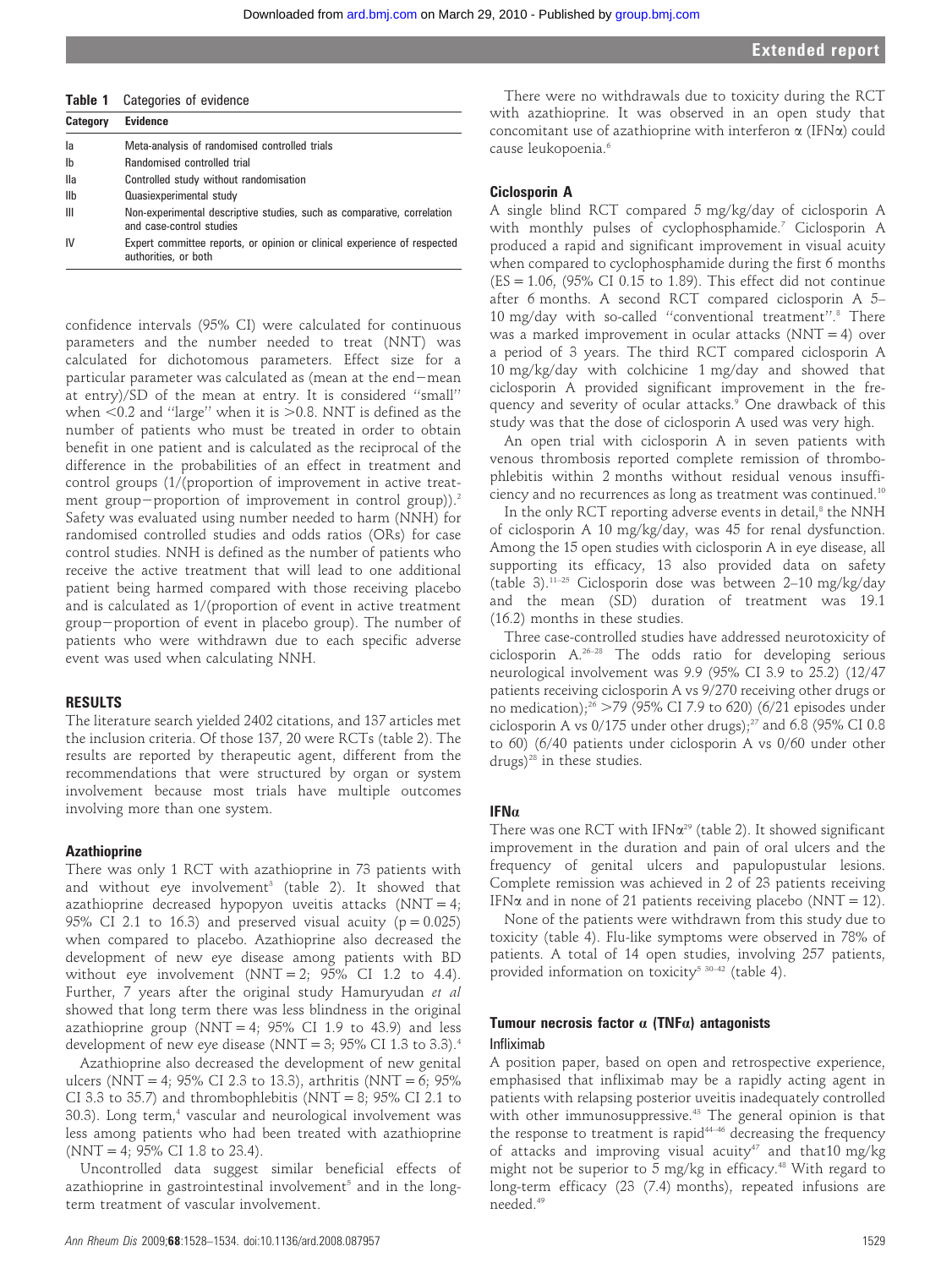# Extended report

# Table 2 Randomised controlled trials

| Intervention                                                                                                                                | No of<br>patients | <b>Duration</b> | Outcome                                         | Efficacy*                                                                                   | Toxicity <sup>+</sup>                                        |
|---------------------------------------------------------------------------------------------------------------------------------------------|-------------------|-----------------|-------------------------------------------------|---------------------------------------------------------------------------------------------|--------------------------------------------------------------|
|                                                                                                                                             |                   |                 |                                                 |                                                                                             |                                                              |
| Azathioprine (2.5 mg/kg) vs placebo (without<br>eye disease) <sup>3</sup>                                                                   | 12 vs 13          | 2 years         | New eye disease                                 | $NNT = 2$ (1.2 to 4.4)                                                                      | None                                                         |
| Azathioprine (2.5 mg/kg) vs placebo (with eye<br>disease) <sup>3</sup>                                                                      | 25 vs 23          | 2 years         | Hypopion uveitis                                | $NNT = 4$ (2.1 to 16.3)                                                                     | None                                                         |
| Ciclosporin A 5 mg/kg/day vs<br>cyclophosphamide 1 $q/m$ onth intravenously <sup>7</sup>                                                    | 12 vs 11          | 6 months        | Frequency of attack                             | $ES = -0.12$<br>$ES = 1.06$                                                                 | <b>NS</b>                                                    |
|                                                                                                                                             |                   |                 | Visual acuity                                   |                                                                                             |                                                              |
| Ciclosporin 10 mg/day (later 5 mg/day)<br>vs conventional therapy (prednisolone<br>1-1.5 mg/day or chlorambucil 0.1-0.2 mg/day <sup>8</sup> | 20 vs 20          | 3 years         | Prevention of marked<br>worsening               | $NNT = 4$ (1.8 to 20.7)                                                                     | $NNH = 20$                                                   |
| Ciclosporin (10 mg/kg/day) vs colchicine<br>$(1 \text{ mg/day})^9$                                                                          | 47 vs 49          | 16 weeks        | Frequency of ocular<br>attack                   | p<0.001                                                                                     | Renal dysfunction,<br>$NNH = 47$                             |
|                                                                                                                                             |                   |                 | Severity of ocular<br>attack                    | $p<$ 0.001                                                                                  | Hepatic dysfunction,<br>$NNH = 25$                           |
| IFN $\alpha$ -2a (6 MU 3/7) vs placebo <sup>29</sup>                                                                                        | 23 vs 21          | 3 months        | Complete remission of<br>mucocutaneous lesions  | $NNT = 12 (-2.82\% to 20.21\%)$                                                             | None                                                         |
| Etanercept (25 mg $2/7$ ) vs placebo <sup>50</sup>                                                                                          | 20 vs 20          | 4 weeks         | Oral ulcers                                     | $ES = 0.59$ (0.05 to 1.22)                                                                  | Diarrhoea, $NNH = 20$                                        |
|                                                                                                                                             |                   |                 | Genital ulcers                                  | $ES = 0.33$ (0.3 to 0.94)                                                                   |                                                              |
|                                                                                                                                             |                   |                 | Papulopustular lesions                          | $ES = 0.51(-0.13$ to 1.13)                                                                  |                                                              |
|                                                                                                                                             |                   |                 | Nodular lesions                                 | $ES = 0.19$ (-0.44 to 0.8)                                                                  |                                                              |
|                                                                                                                                             |                   |                 | <b>Arthritis</b>                                | $ES = 0.24 (-0.38 \text{ to } 0.86)$                                                        |                                                              |
| Colchicine 1.5 mg/day vs placebo <sup>57</sup>                                                                                              | 14 vs 14          | 6 months        | Improvement in nodular<br>lesions               | $NNT = 14 (-15.62\% \text{ to } 29.90\%)$                                                   | None                                                         |
|                                                                                                                                             |                   |                 |                                                 | Improvement in arthritis $NNT = 5$ ( $-40.73\%$ to 80.73%)                                  |                                                              |
| Colchicine 1-2 mg/day vs placebo <sup>58</sup>                                                                                              | 58 vs 58          | 2 years         | Complete remission of<br>oral ulcers            | Women: NNT = 29 $(-3.30\% \text{ to } 10.45\%)$                                             | None                                                         |
|                                                                                                                                             |                   |                 | Complete remission of<br>genital ulcers         | Women: $NNT = 5 (-5.74\% \text{ to } 45.95\%)$                                              |                                                              |
|                                                                                                                                             |                   |                 | Complete remission of<br>papulopustular lesions | Women: $NNT = 27 (-8.20\% \text{ to } 15.87\%)$                                             |                                                              |
|                                                                                                                                             |                   |                 | Complete remission of<br>nodular lesions        | Women: $NNT = 6 (-9.01\% \text{ to } 42.34\%)$                                              |                                                              |
|                                                                                                                                             |                   |                 |                                                 | Men: NNT = 4 (6.23% to 53.77%)                                                              |                                                              |
|                                                                                                                                             |                   |                 | Arthritis                                       | Women: $p = 0.014$                                                                          |                                                              |
|                                                                                                                                             |                   |                 |                                                 | Men: $p = 0.026$                                                                            |                                                              |
| Thalidomide 100 mg vs placebo <sup>62</sup>                                                                                                 | 32 vs 32          | 24 weeks        | Complete remission of<br>mucocutaneous lesions  | $NNT = 16 (-2.14\% \text{ to } 14.64\%)$                                                    | Polyneuropathy, $NNH = 32$<br>$(-2.90\% \text{ to } 9.15\%)$ |
| Thalidomide 300 mg vs placebo <sup>62</sup>                                                                                                 | 31 vs 32          | 24 weeks        | Complete remission of<br>mucocutaneous lesions  | $NNT = 7$ (3.4 to 31.4)                                                                     | Polyneuropathy, $NNH = 11$<br>$(-0.73%$ to 20.08%)           |
| Benzathine penicillin 1.2 MU every<br>3 weeks+colchicine 1-1.5 mg vs colchicine<br>$1 - 1.5$ mg <sup>66</sup>                               | 60 vs 60          | 2 years         | Arthritis                                       | $ES = 0.52$                                                                                 | None                                                         |
| Benzathine penicillin 1.2 MU every<br>3 weeks+colchicine 1-1.5 mg vs colchicine                                                             | 94 vs 60          | Not stated      | Frequency of oral ulcers $ES = 0.35$            |                                                                                             |                                                              |
| $1 - 1.5$ mg <sup>67</sup>                                                                                                                  |                   |                 | Frequency of genital                            | $ES = 0.17$                                                                                 |                                                              |
|                                                                                                                                             |                   |                 | ulcers                                          |                                                                                             |                                                              |
|                                                                                                                                             |                   |                 | Frequency of<br>erythaema nodosa                | $ES = 0.25$                                                                                 |                                                              |
| Acyclovir ( $5 \times 800$ mg for 1 week+2 $\times$ 400 mg<br>for 11 weeks) vs placebo <sup>71</sup>                                        | 35 vs 35          | 3 months        | Frequency of oral ulcers $p = 0.21$             |                                                                                             | None                                                         |
|                                                                                                                                             |                   |                 | Frequency of genital<br>ulcers                  | $p = 0.17$                                                                                  |                                                              |
| Azopropazone $3\times300$ mg vs placebo <sup>72</sup>                                                                                       | 28 vs 29          | 3 weeks         | <b>Arthritis</b>                                | $NNH = -9$                                                                                  | $NNH = 28$                                                   |
| Methylprednisolone acetate 40 mg every<br>3 weeks vs placebo <sup>75</sup>                                                                  | 42 vs 44          | 27 weeks        | Oral ulcers                                     | $p = 0.7$                                                                                   | None                                                         |
|                                                                                                                                             |                   |                 | Genital ulcers                                  | $p = 0.7$                                                                                   |                                                              |
|                                                                                                                                             |                   |                 | Papulopustular lesions                          | $p = 0.5$                                                                                   |                                                              |
|                                                                                                                                             |                   |                 | Erythaema nodosum                               | $p = 0.005$                                                                                 |                                                              |
|                                                                                                                                             |                   |                 | Arthritis                                       | $p = 0.9$                                                                                   |                                                              |
| Acetazolamide $2\times250$ mg vs placebo <sup>16</sup>                                                                                      | 29 vs 29          | 4 weeks         | Improvement in                                  | $NNT = 8(3.8 - 174.9)$                                                                      | None                                                         |
|                                                                                                                                             |                   | (crossover)     | angiographic signs                              |                                                                                             |                                                              |
|                                                                                                                                             |                   |                 | Improvement in visual                           | $NNT = 11$ (4.2 to 11.8)                                                                    |                                                              |
|                                                                                                                                             |                   | 6 months        | acuity                                          |                                                                                             |                                                              |
| Rebamipide (300 mg/day) vs placebo <sup>80</sup>                                                                                            | 19 vs 16          |                 | Pain of oral ulcers                             | Frequency of oral ulcers $NNT = 4$ (-4.86 to 62.84)<br>$NNT = 5 (-12.62 \text{ to } 56.32)$ | None                                                         |
| Dapsone 100 mg/day vs placebo <sup>81</sup>                                                                                                 | 16 vs 4           | 3 months        | Number of oral ulcers                           | $ES = 0$ (-0.88 to 0.88)                                                                    | None                                                         |
|                                                                                                                                             |                   |                 |                                                 |                                                                                             |                                                              |

Continued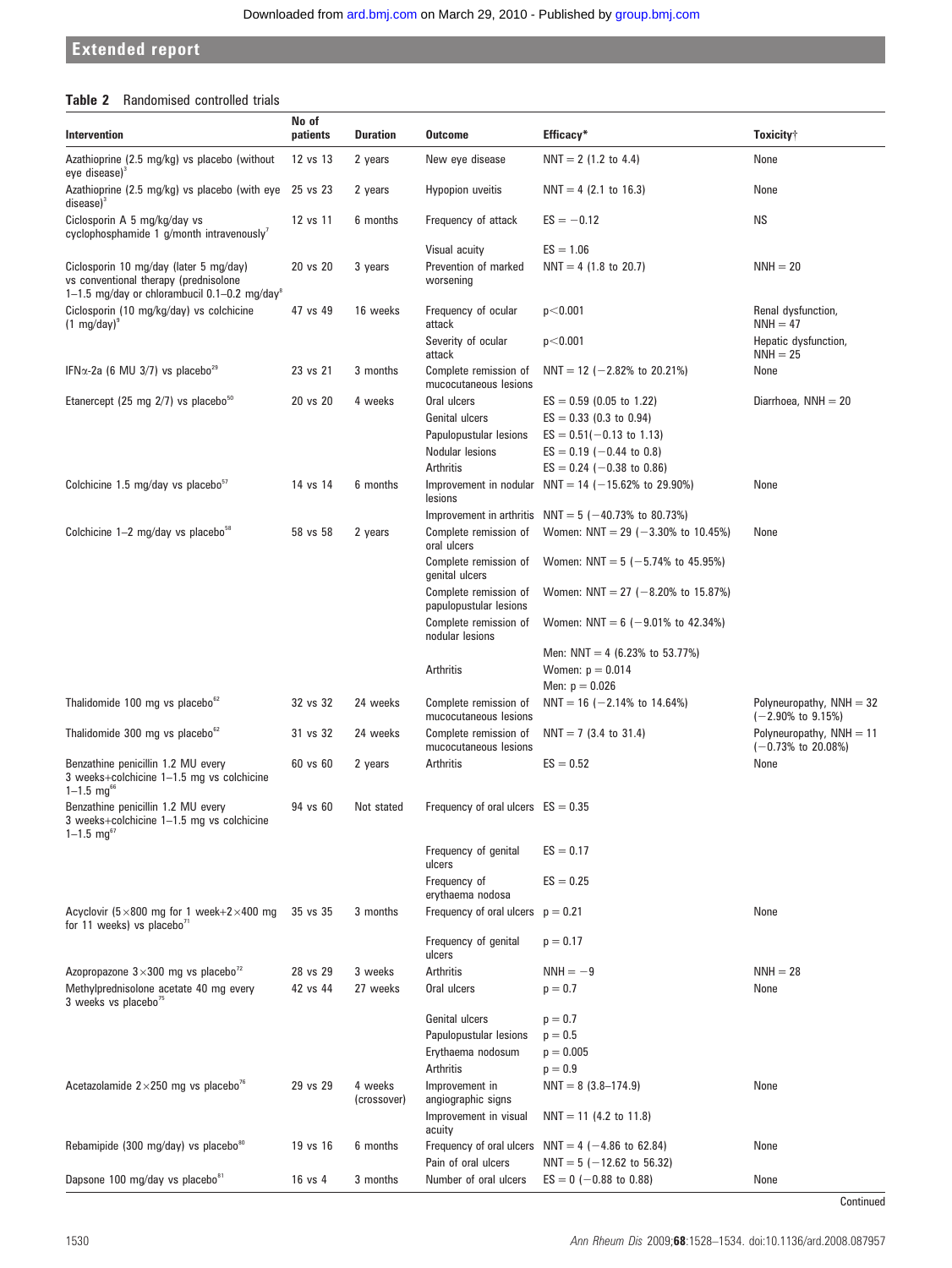# Table 2 Continued

| Intervention                                                           | No of<br>patients | <b>Duration</b> | <b>Outcome</b>                                 | Efficacy*                                           | <b>Toxicity</b> † |
|------------------------------------------------------------------------|-------------------|-----------------|------------------------------------------------|-----------------------------------------------------|-------------------|
|                                                                        |                   |                 |                                                | Frequency of oral ulcers $ES = 1.79$ (0.69 to 2.74) |                   |
|                                                                        |                   |                 | Duration of oral ulcers                        | $ES = 2.32$ (1.11 to 3.33)                          |                   |
|                                                                        |                   |                 | Number of genital<br>ulcers                    | $ES = 1.05$ (0.08 to 1.94)                          |                   |
|                                                                        |                   |                 | Frequency of genital<br>ulcers                 | $ES = 0.59$ (-0.03 to 1.45)                         |                   |
|                                                                        |                   |                 | Duration of genital<br>ulcers                  | $ES = 0.07$ (-0.81 to 0.94)                         |                   |
| Transfer factor vs placebo (once) <sup>82</sup>                        | 20 vs 20          | 6 months        | Oral ulcer score                               | p > 0.05                                            | <b>NS</b>         |
| Topical sucralfate four times a day vs placebo <sup>92</sup> 16 vs 14  |                   | 3 months        | Frequency of oral ulcers                       | $ES = 0.71$                                         | None              |
|                                                                        |                   |                 | Pain of oral ulcers                            | $ES = 1.23$                                         |                   |
|                                                                        |                   |                 | Healing time of oral<br>ulcers                 | $ES = 0.81$                                         |                   |
|                                                                        |                   |                 | Frequency of genital<br>ulcers                 | $ES = 0.27$                                         |                   |
|                                                                        |                   |                 | Pain of genital ulcers                         | $ES = 0.32$                                         |                   |
|                                                                        |                   |                 | Healing time of genital<br>ulcers              | $ES = 1.39$                                         |                   |
| IFN $\alpha$ -2c hydrogen $1 \times 10^5$ U/g vs placebo <sup>93</sup> | 30 vs 31          | 24 weeks        | Frequency of oral ulcers $p = not$ significant |                                                     | $NNH = 30$        |

\*Effect size (ES) was calculated for comparing continuous outcome parameters and number needed to treat (NNT) was calculated for comparing dichotomous outcome parameters. When sufficient data for calculating ES or NNT were not provided in the manuscript, p values, which were given in the manuscript, were used; †number needed to harm (NNH) was used for comparing withdrawals due to toxicity.

IFN interferon.

#### **Etanercept**

The only RCT with a  $TNF\alpha$  antagonist in BD was a 4-week placebo controlled etanercept trial, which involved 40 men with mucocutaneous involvement<sup>50</sup> (table 2). Not suppressing the pathergy reaction, etanercept decreased the frequency of oral ulcers, papulopustular lesions and arthritis with a moderate effect size, and the frequency of genital ulcers and nodular lesions with a small effect size. One patient in the etanercept arm was withdrawn from the study due to diarrhoea.

#### Cyclophosphamide

Currently the main use of cyclophosphamide in BD is in major vascular involvement. Two retrospective studies by Hamuryudan et al emphasised its role in treating pulmonary artery aneurysms. In the first report, which evaluated patients registered until 1992, 17 of 24 patients were treated with cyclophosphamide.<sup>51</sup> A total of 12 patients, 6 of whom had not had time to use immunosuppressives, had died after a mean (SD) of 9.5 (11) months after the onset of haemoptysis. In the second report, which evaluated patients registered from 1992 to 2003, 25 of 26 patients with a mean follow-up after the diagnosis of pulmonary artery aneurysms of 48.8 (41.4) months, were treated with cyclophosphamide and only 6 of them died.<sup>52</sup>

Table 3 Toxicity of ciclosporin A in open studies

| <b>Toxicity</b>          | No of patients (%) | <b>Withdrawals</b><br>due to toxicity |
|--------------------------|--------------------|---------------------------------------|
| Renal dysfunction        | 56/242 (23)        | 9/56                                  |
| Hypertension             | 28/242 (12)        | 1/28                                  |
| Neurotoxicity            | 24/242 (10)        | 8/24                                  |
| <b>ALT/AST</b> elevation | 8/242(3)           |                                       |
| Hyperbilirubinaemia      | 8/242(3)           |                                       |
| Hyperuricaemia           | $3/242$ (1)        |                                       |
| Nausea                   | $3/242$ (1)        | 3/3                                   |
|                          |                    |                                       |

ALT, alanine aminotransferase; AST, aspartate aminotransferase.

Three of the open studies reported mild side effects such as leukopoenia, hair loss, anorexia and nausea.53–55 One open study focused on sperm counts and haemorrhagic cystitis,<sup>56</sup> and showed that azospermia was present in 11of 15 patients and haemorrhagic cystitis in 5 of 46 patients treated with cyclophosphamide.

#### Colchicine

There were two RCTs with colchicine (table 2). The first study was a 6-month, placebo controlled study including 14 patients in each group.57 Colchicine 1.5 mg/day was not effective for oral ulcers, genital ulcers and papulopustular lesions. It was suggested that colchicine might be effective for nodular lesions in some patients (NNT = 14). Colchicine improved arthralgia (NNT = 28, 95% CI  $-50.5$  to 57.6), but did not significantly improve arthritis in this study.

In the second study, 116 patients were randomised to receive either colchicine 1–2 mg/day or placebo for 2 years and the data was separately analysed in men and women.<sup>58</sup> Colchicine did not improve oral ulcers or papulopustular lesions. Genital ulcers improved only in women (NNT = 5, 95% CI  $-5.7$  to 46). Nodular lesions improved in both sexes (NNT =  $6,95\%$  CI 29.1 to 42.3 for women and NNT = 4, 95% CI 1.9 to 16.0 for men). During the 2 years of the study, 91% of women and 86% of men in the colchicine arm and 64% of women and 56% of men in the placebo arm had no episodes of arthritis (NNT = 4, 95% CI 2.1 to 20.8 for women and NNT = 4, 95% CI 1.9 to 11.8 for men). The mean number of inflamed joints was also less among men and women receiving colchicine  $(2.8 \t(11) \text{ vs } 4.4 \t(7.9), p = 0.026)$ in men and  $0.3$  (1.1) vs 2.4 (6.0),  $p = 0.014$  in women).

Although results from RCTs, including the more recent ones, are disappointing, there are open studies<sup>59</sup> and clinical observations<sup>60</sup> that suggest that there might be a subgroup of patients with oral ulcers who might benefit from this treatment.

Colchicine was well tolerated with no withdrawals due to toxicity in the RCTs. Mild side effects such as gastrointestinal disturbances and hair loss have been reported in uncontrolled studies.<sup>60 61</sup>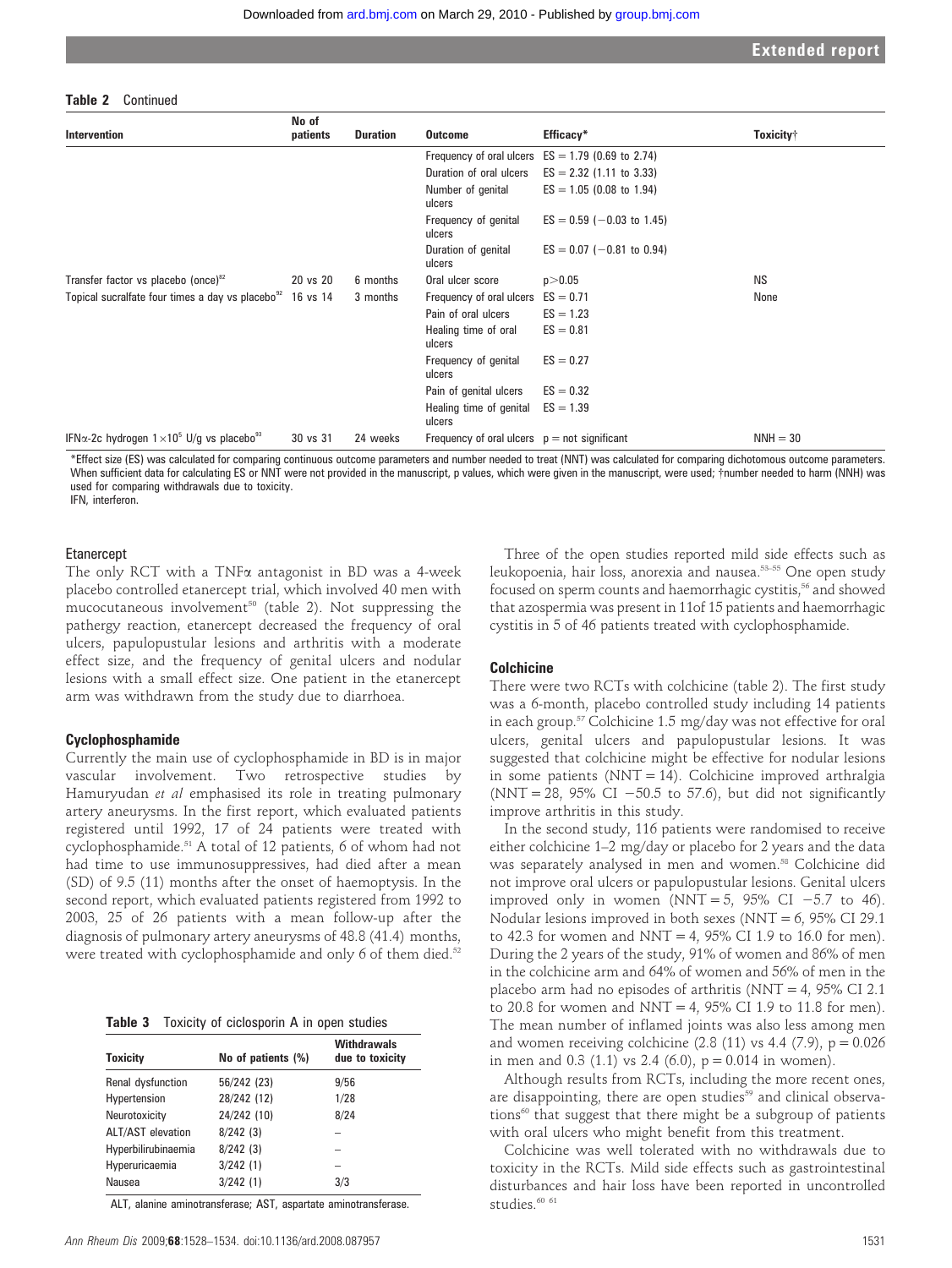| Table 4 |  |  | Toxicity of interferon (IFN) $\alpha$ in open studies |  |  |  |  |
|---------|--|--|-------------------------------------------------------|--|--|--|--|
|---------|--|--|-------------------------------------------------------|--|--|--|--|

| <b>Toxicity</b>          | No of patients (%) | <b>Withdrawals</b><br>due to toxicity |
|--------------------------|--------------------|---------------------------------------|
| Flu-like symptoms        | 231/257 (90)       |                                       |
| Depression               | 7/257(3)           | 3/7                                   |
| Alopecia                 | 15/257(6)          | 2/14                                  |
| Leucopenia               | 9/257(4)           |                                       |
| Thrombopenia             | 1/257(0.4)         |                                       |
| Injection site ulcers    | 1/257(0.4)         | 1/1                                   |
| Epileptic seizures       | 1/257(0.4)         | 1/1                                   |
| <b>ALT/AST</b> elevation | 2/257(0.8)         | 1/1                                   |

ALT, alanine aminotransferase; AST, aspartate aminotransferase.

# **Thalidomide**

The single RCT with thalidomide showed that it is effective for oral and genital ulcers and papulopustular lesions in BD, while an increase in the frequency of nodular lesions was reported<sup>62</sup> (table 2).

Polyneuropathy was the only cause for withdrawal from the RCT. Paresthaesias, somnolence, nausea, vomiting and skin rash were reported in few patients from open studies.<sup>63-65</sup>

# Antibiotics, antivirals

There were two RCTs with benzathine penicillin<sup>66 67</sup> (table 2). In the first of these all 120 patients also received colchicine 1– 1.5 mg/day and half were additionally randomised to receive benzathine penicillin 1.2 MU every 3 weeks.<sup>66</sup> At the end of 2 years, benzathine penicillin had a moderate effect size in preventing arthritis episodes. In the other study, which had a similar design, patients using penicillin and colchicine had small to moderate effect sizes for the improvement in mucocutaneous lesions, when compared to those receiving only colchicines. $67$ Other antibiotics such as minocycline<sup>68</sup> and azithromycin,<sup>69</sup> and an antihelminthic drug, levamisole, $70$  have been shown to provide some benefit.

The only antiviral studied in an RCT was acyclovir, which showed no effect<sup> $71$ </sup> (table 2).

#### Non-steroidal anti-inflammatory drugs (NSAIDs)

In the only RCT with an NSAID, azapropazone 900 mg/day or placebo was given for 3 weeks to patients with BD with acute arthritis of less than 10 days duration<sup>72</sup> (table 2). Although the visual analogue scale reading for pain during the first week was less in the azapropazone group, at the end of 3 weeks arthritis persisted in 15 of 28 patients in the azapropazone group (53.5%) and 12 of 29 patients in the placebo group (41.3%). Moreover the decrease in pain was not associated with a decrease in the tender joint score.

In an open study, arthritis recovered in 24 of 30 patients treated with indomethacin.<sup>73</sup> In another open study involving five patients treated with oxaprozin pain and swelling decreased in four of the patients, three of whom had received concomitant corticosteroids.74

# **Corticosteroids**

There was one placebo-controlled RCT with intramuscular depot corticosteroid (40 mg methylprednisolone acetate) injections every 3 weeks for  $27$  weeks<sup>75</sup> (table 2). There was no improvement in mucocutaneous lesions except for nodular lesions in this study. Although this study was adequately powered to show a difference of 30% with a significance level of 0.05 at a power of 80%, the number of patients with arthritis was quite small in each group and the mean number of arthritis episodes was not significantly different between the corticosteroid and placebo groups. The low dose of the corticosteroid used could have been another factor for the negative results observed.

#### Other pharmacological measures

One RCT with acetazolamide<sup>76</sup> and open studies and observational reports with tacrolimus<sup>77</sup> 78 and methotrexate<sup>79</sup> showed some benefit for eye involvement.

There were three other RCTs involving patients with BD with mucocutaneous involvement (table 2). Rebamipide 300 mg/day decreased the number of oral ulcers and the pain caused by them.80 Dapsone lessened the frequency and duration of oral ulcers and the number and frequency of genital ulcers.<sup>81</sup> Transfer factor was not effective for any of the manifestations of BD.82 It was suggested in an open study that oral zinc sulphate may be effective for BD.<sup>83</sup>

Open studies with chlorambucil have shown some efficacy for  $eye^{84-88}$  and neurological involvement,<sup>89</sup> however serious toxicities such as leukopoenia and thrombocytopoenia were observed. Another major drawback is the increased risk of malignancies.

Two open successive studies evaluated the efficacy of methotrexate in a small number of patients with neurological involvement. In the first study, in which patients were followed for 12 months, there were six patients $90$  and in the extension study another four patients were added and treated for up to 4 years.<sup>91</sup> The authors concluded that methotrexate may stabilise disease progression, however patients experienced exacerbations after they stopped treatment.

#### Topical measures

Sucralfate suspension has been used in a placebo-controlled RCT and was found effective in improving the frequency, healing time and pain of oral ulcers and the healing time of genital ulcers, but less so in improving the frequency and pain of genital ulcers<sup>92</sup> (table 2). The other RCT with a topical agent, IFN $\alpha$ -2c hydrogel  $1\times10^5$  U/g showed that this regimen was not effective for oral ulcers, in contrast to a former study by the same group using IFN $\alpha$ -2c  $1\times10^6$  U/g.<sup>93</sup> Another open study with topical ciclosporin A showed that ciclosporin A with a dose of 70 mg/g orobase was not effective for oral ulcers.<sup>94</sup>

# **DISCUSSION**

The systematic literature research showed that until December 2006 there were only 20 RCTs on the management of patients with BD. There are no studies relating to the management of gastrointestinal and neurological involvement in BD. Another problem that has not been adequately addressed in an RCT or detailed and comprehensive observational study is whether anticoagulation is required for the venous thrombosis in BD. There were also no proper RCTs with IFN $\alpha$  for eye involvement. RCTs comparing IFNa, ciclosporin A and infliximab are also needed.

Withdrawal studies, which are sometimes a good way of showing efficacy, are also lacking in BD. A withdrawal study with colchicine is needed in particular due to the controversial and disagreeing results between RCTs and observational studies.

A limitation of this literature review was that the outcome parameters of different studies were not consistent, making it difficult to compare the results of different studies and impossible to pool the results for calculating the effect size of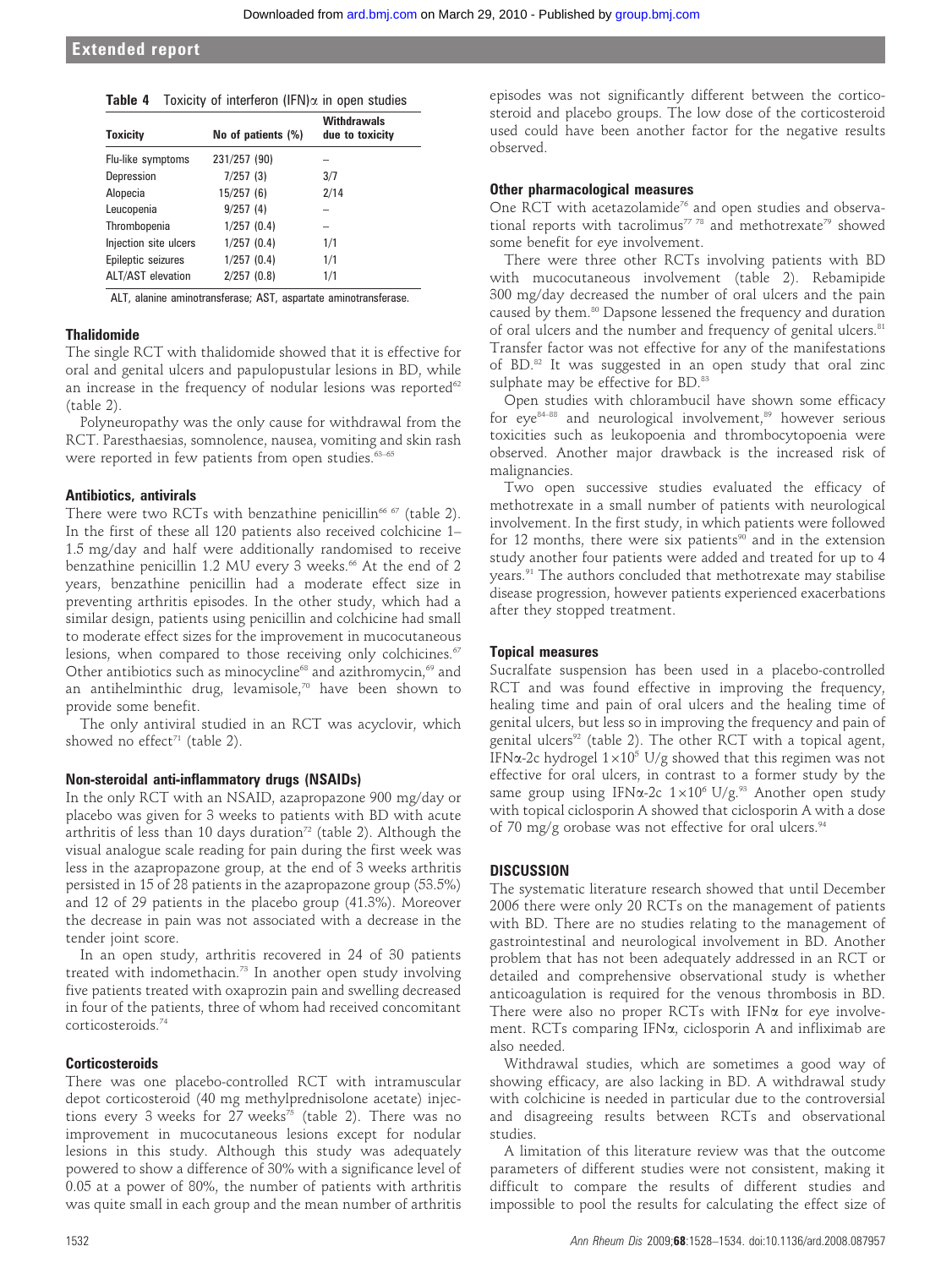treatment modalities. Another problem was the small number of RCTs available, compared to the many case series studies, which may be particularly misleading in a disease that follows a relapsing and remitting course. A good example of this in BD is with eye involvement where visual acuity drops during each uveitis attack, but may improve with time even without treatment. Accordingly, when the efficacy of a drug is evaluated by comparing the visual acuity during the attack to the visual acuity some time later, an improvement may be noted even if the drug is ineffective.

Studies related to surgical interventions are beyond the scope of this paper and are not included here. Similarly, questions related to treatment of early disease and the management of specific subgroups such as the young and male patients were not addressed and not included in the literature research. This review has pointed to gaps in our current knowledge and emphasises the need for further prospective RCTs in better managing Behçet disease.

Acknowledgements: The authors thank EULAR for financial support, Professor Maxime Dougados for his guidance, and Fred Wyss, Elly Wyss and Robert Buff for their technical and logistic support.

Funding: This study was supported by the European League Against Rheumatism.

Competing interests: None declared.

#### **REFERENCES**

- 1. Hatemi G, Silman A, Bang D, et al. EULAR recommendations for the management of Behcet's disease. Ann Rheum Dis 2008;67:1656-62.
- **Osiri M,** Suarez-Almazor ME, Wells GA, et al. Number needed to treat (NNT): implication in rheumatology clinical practice. Ann Rheum Dis 2003;62:316–21.
- 3. Yazici H, Pazarli H, Barnes CG, et al. A controlled trial of azathioprine in Behcet's syndrome. N Engl J Med 1990;322:281-5.
- 4. **Hamuryudan V,** Ozyazgan Y, Hizli N, et al. Azathioprine in Behcet's syndrome: effects on long-term prognosis. Arthritis Rheum 1997;40:769–74.
- Choi IJ, Kim JS, Cha SD, et al. Long-term clinical course and prognostic factors in intestinal Behcet's disease. Dis Colon Rectum 2000;43:692–700.
- 6. **Hamuryudan V,** Ozyazgan Y, Fresko Y, et al. Interferon  $\alpha$  combined with azathioprine for the uveitis of Behcet's disease: an open study. Isr Med Assoc J 2002;4(Suppl):928–30.
- 7. **Ozyazgan Y,** Yurdakul S, Yazici H, et al. Low dose cyclosporin A versus pulsed cyclophosphamide in Behcet's syndrome: a single masked trial. Br J Ophthalmol 1992;76:241–3.
- 8. **BenEzra D,** Cohen E, Chajek T, et al. Evaluation of conventional therapy versus cyclosporine A in Behcet's syndrome. Transplant Proc 1988;20(Suppl 4):136–43.
- 9. **Masuda K,** Nakajima A, Urayama A, et al. Double-masked trial of cyclosporin versus colchicine and long-term open study of cyclosporin in Behcet's disease. Lancet 1989;1:1093–6.
- 10. **Cantini F,** Salvarani C, Niccoli L, et al. Treatment of thrombophlebitis of Behcet's disease with low dose cyclosporin A. Clin Exp Rheumatol 1999;17:391-2.
- 11. **Atmaca LS,** Batioglu F. The efficacy of cyclosporin-A in the treatment of Behcet's disease. Ophthalmic Surg 1994;25:321-7.
- 12. **Chavis PS,** Antonios SR, Tabbara KF. Cyclosporine effects on optic nerve and retinal vasculitis in Behcet's disease. Doc Ophthalmol 1992;80:133-42.
- 13. **Ermakova NA.** Efficacy of corticosteroids and cyclosporin in the treatment of retinal vasculitis in patients with Behcet's disease. Adv Exp Med Biol 2003;528:563–5.
- 14. Fujino Y, Joko S, Masuda K, et al. Ciclosporin microemulsion preconcentrate treatment of patients with Behcet's disease. Jpn J Ophthalmol 1999;43:318-26.
- 15. Hayasaka S, Kawamoto K, Noda S, et al. Visual prognosis in patients with Behcet's disease receiving colchicine, systemic corticosteroid or cyclosporin. Ophthalmologica 1994;208:210–3.
- 16. Ozdal PC, Ortac S, Taskintuna I, et al. Long-term therapy with low dose cyclosporin A in ocular Behcet's disease. Doc Ophthalmol 2002;105:301–12.
- 17. Pacor ML, Biasi D, Lunardi C, et al. Cyclosporin in Behcet's disease: results in 16 patients after 24 months of therapy. Clin Rheumatol 1994;13:224-7.
- 18. Sajjadi H, Soheilian M, Ahmadieh H, et al. Low dose cyclosporin-A therapy in Behcet's disease. J Ocul Pharmacol 1994;10:553-60.
- 19. **Sullu Y,** Oge I, Erkan D, et al. Cyclosporin-A therapy in severe uveitis of Behcet's disease. Acta Ophthalmol Scand 1998;76:96-9.
- 20. Whitcup SM, Salvo EC Jr, Nussenblatt RB. Combined cyclosporine and corticosteroid therapy for sight-threatening uveitis in Behcet's disease. Am J Ophthalmol 1994:118:39-45.
- 21. **Nussenblatt RB,** Palestine AG, Chan CC, et al. Effectiveness of cyclosporin therapy for Behcet's disease. Arthritis Rheum 1985;28:671–9.
- 22. Muftuoglu AU, Pazarli H, Yurdakul S, et al. Short term cyclosporin A treatment of Behcet's disease. Br J Ophthalmol 1987;71:387–90.
- 23. Wechsler B, Mertani EB, le Hoang P, et al. Cyclosporin A is effective, but not safe, in the management of Behcet's disease. Arthritis Rheum 1986;29:574–5.
- 24. Diaz-Llopis M, Cervera M, Menezo JL. Cyclosporin A treatment of Behcet's disease: a long-term study. Curr Eye Res 1990;9(Suppl):17–23.
- 25. Binder AI, Graham EM, Sanders MD, et al. Cyclosporin A in the treatment of severe Behcet's uveitis. Br J Rheumatol 1987;26:285–91.
- 26. Kotake S, Higashi K, Yoshikawa K, et al. Central nervous system symptoms in patients with Behcet disease receiving cyclosporine therapy. Ophthalmology 1999;106:586–9.
- 27. Kotter I, Gunaydin I, Batra M, et al. CNS involvement occurs more frequently in patients with Behcet's disease under cyclosporin A (CSA) than under other medications - results of a retrospective analysis of 117 cases. Clin Rheumatol 2006;25:482–6.
- 28. Kato Y, Numaga J, Kato S, et al. Central nervous system symptoms in a population of Behcet's disease patients with refractory uveitis treated with cyclosporine A. Clin Experiment Ophthalmol 2001;29:335–6.
- 29. **Alpsoy E.** Durusoy C. Yilmaz E. et al. Interferon  $\alpha$ -2a in the treatment of Behcet disease: a randomized placebo-controlled and double-blind study. Arch Dermatol 2002;138:467–71.
- 30. Kotter I, Vonthein R, Zierhut M, et al. Differential efficacy of human recombinant interferon-a2a on ocular and extraocular manifestations of Behcet disease: results of an open 4-center trial. Semin Arthritis Rheum 2004;33:311-9.
- 31. **Kotter I,** Zierhut M, Eckstein AK, et al. Human recombinant interferon  $\alpha$ -2a for the treatment of with sight threatening posterior or panuveitis. Br J Ophthalmol 2003;87:423–31.
- 32. Wechsler B, Bodaghi B, Huong DL, et al. Efficacy of interferon  $\alpha$ -2a in severe and refractory uveitis associated with Behcet's disease. Ocul Immunol Inflamm 2000;8:293–301.
- 33. **Bodaghi B,** Gendron G, Wechsler B, et al. Efficacy of interferon alpha in the treatment of refractory and sight threatening uveitis: a retrospective monocentric study of 45 patients. Br J Ophthalmol 2007;91:335-9.
- 34. Tugal-Tutkun I, Guney-Tefekli E, Urgancioglu M. Results of interferon- $\alpha$  therapy in patients with Behcet uveitis. Graefes Arch Clin Exp Ophthalmol 2006;244:1692-5.
- 35. **Krause L,** Turnbull JR, Torun N, et al. Interferon  $\alpha$ -2a in the treatment of ocular Adamantiades-Behcet's disease. Adv Exp Med Biol 2003;528:511-9.
- 36. Calguneri M, Ozturk MA, Ertenli I, et al. Effects of interferon alpha treatment on the clinical course of refractory Behcet's disease: an open study. Ann Rheum Dis 2003;62:492–3.
- 37. Alpsoy E, Yilmaz E, Basaran E. Interferon therapy for Behcet's disease. J Am Acad Dermatol 1994;31:617–9.
- 38. **Azizlerli G,** Sarica R, Kose A, et al. Interferon  $\alpha$ -2a in the treatment of Behcet's disease. Dermatology 1996;192:239-41.
- 39. **Boyvat A,** Sisman-Solak C, Gurler A. Long-term effects of interferon alpha 2A treatment in Behcet's disease. Dermatology 2000;201:40–3.
- 40. **Georgiou S,** Monastirli A, Pasmatzi E, et al. Efficacy and safety of systemic recombinant interferon-alpha in Behcet's disease. J Intern Med 1998;243:367-72.
- 41. **O'Duffy JD,** Calamia K, Cohen S, et al. Interferon-alpha treatment of Behcet's disease. J Rheumatol 1998;25:1938–44.
- 42. **Zouboulis CC.** Treudler R. Orfanos CE. Adamantiades-Behcet disease. Therapeutic administration of systemic recombinant interferon-alpha-2a. Hautarzt 1993;44:440–5.
- 43. Sfikakis PP, Markomichelakis N, Alpsoy E, et al. Anti-TNF therapy in the management of Behcet's disease - review and basis for recommendations. Rheumatology (Oxford) 2007;46:736–41.
- 44. **Sfikakis PP,** Kaklamanis PH, Elezoglou A, et al. Infliximab for recurrent, sightthreatening ocular inflammation in Adamantiades-Behcet disease. Ann Intern Med 2004;140:404–6.
- 45. Lindstedt EW, Baarsma GS, Kuijpers RW, et al. Anti-TNF-alpha therapy for sight threatening uveitis. Br J Ophthalmol 2005;89:533-6.
- 46. Wechsler B, Sable-Fourtassou R, Bodaghi B, et al. Infliximab in refractory uveitis due to Behcet's disease. Clin Exp Rheumatol 2004;22(Suppl 34):S14-6.
- 47. Tugal-Tutkun I, Mudun A, Urgancioglu M, et al. Efficacy of infliximab in the treatment of uveitis that is resistant to treatment with the combination of azathioprine, cyclosporine, and corticosteroids in Behcet's disease: an open-label trial. Arthritis Rheum 2005;52:2478-84.
- 48. Ohno S, Nakamura S, Hori S, et al. Efficacy, safety, and pharmacokinetics of multiple administration of infliximab in Behcet's disease with refractory uveoretinitis. J Rheumatol 2004;31:1362-8.
- 49. **Abu El-Asrar AM,** Abboud EB, Aldibhi H, et al. Long-term safety and efficacy of infliximab therapy in refractory uveitis due to Behcet's disease. Int Ophthalmol 2005;26:83–50.
- 50. Melikoglu M, Fresko I, Mat C, et al. Short-term trial of etanercept in Behcet's disease: a double blind, placebo controlled study. J Rheumatol 2005;32:98-105.
- 51. **Hamuryudan V.** Yurdakul S. Moral F. et al. Pulmonary arterial aneurysms in Behcet's syndrome: a report of 24 cases. Br J Rheumatol 1994;33:48-51.
- 52. Hamuryudan V, Er T, Seyahi E, et al. Pulmonary artery aneurysms in Behcet syndrome. Am J Med 2004;117:867–70.
- 53. Du LT, Fain O, Wechsler B, et al. Value of ''bolus'' cyclophosphamide injections in Behcet's disease. Experience of cases. Presse Med 1990;19:1355–8.
- 54. Hamza M, Meddeb S, Mili I, et al. Bolus of cyclophosphamide and methylprednisolone in uveitis in Behcet's disease. Preliminary results with the use of new criteria of evaluation. Ann Med Interne (Paris) 1992;143:438-41.